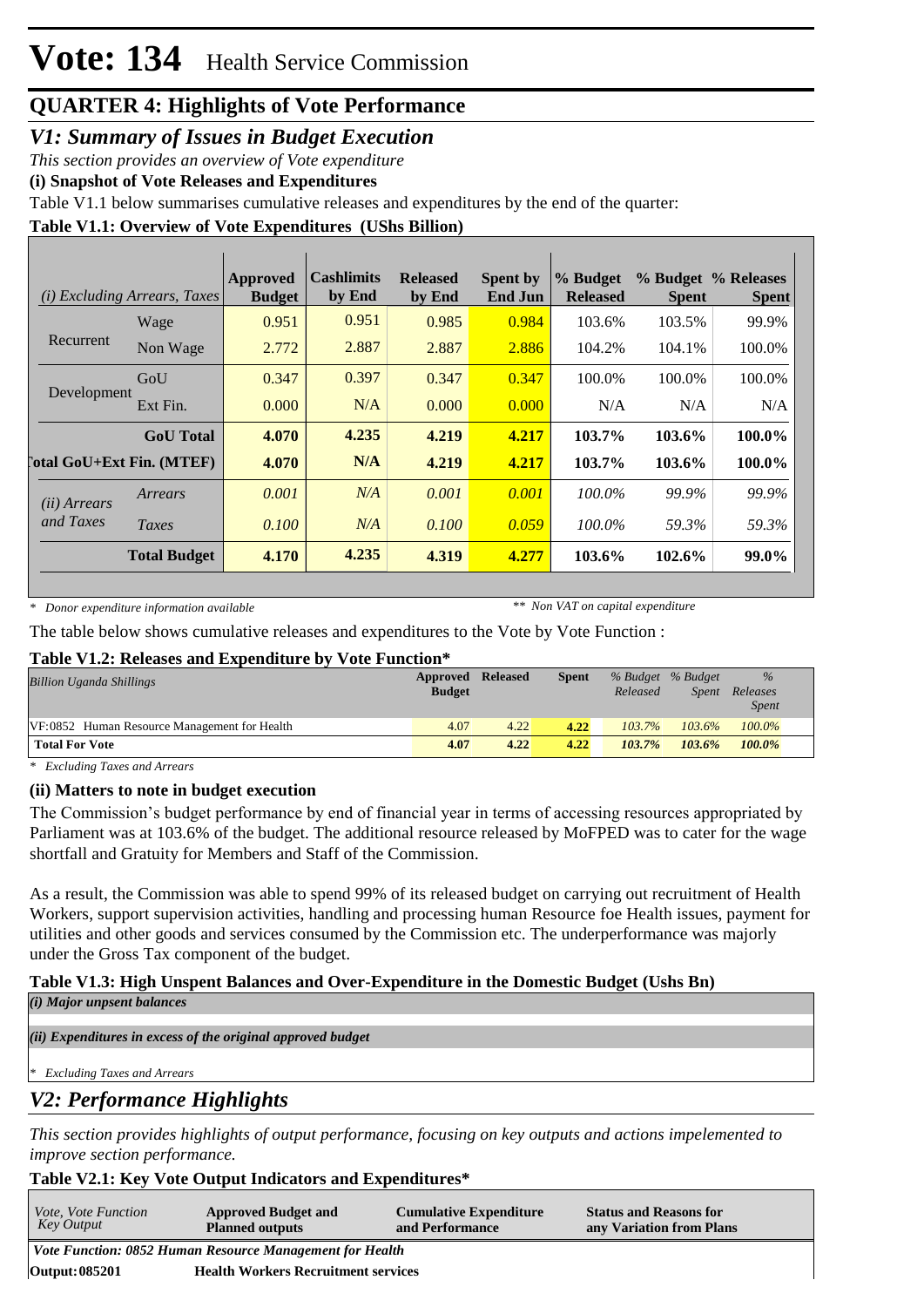| Vote, Vote Function<br><b>Key Output</b>                                                                         | <b>Approved Budget and</b><br><b>Planned outputs</b>                                                                                                                                                                                                                                                                                                                                          | <b>Cumulative Expenditure</b><br>and Performance                                                                                                                                                                                                                                                                                                                                                                                                                                                                                                                                                   | <b>Status and Reasons for</b><br>any Variation from Plans    |
|------------------------------------------------------------------------------------------------------------------|-----------------------------------------------------------------------------------------------------------------------------------------------------------------------------------------------------------------------------------------------------------------------------------------------------------------------------------------------------------------------------------------------|----------------------------------------------------------------------------------------------------------------------------------------------------------------------------------------------------------------------------------------------------------------------------------------------------------------------------------------------------------------------------------------------------------------------------------------------------------------------------------------------------------------------------------------------------------------------------------------------------|--------------------------------------------------------------|
| Description of Performance:<br>Performance Indicators:                                                           | 800 Health Workers of all<br>categories recruited for MoH<br>Hqrs, Mulago and Butabika<br>NRHs, KCCA, CUFH-Naguru,<br>RRHs, UBTS, Prisons Health<br>Service, NCRL and RRHs.<br>1,000 Human Resource for<br>Health Decisions resulting<br>from regular submissions for<br>confirmation, corrigenda,<br>redesignation, study leave,<br>interdictions, abscondments,<br>retirement etc processed | Recommended to H.E the<br>President Six (6) Health<br>Managers (Director of RRH<br>and Director Public Health for<br>KCCA) and Twenty (20) Health<br>Specialists for Mulago, UHI,<br>Butabika and RRH for<br>appointment<br>Appointed Eight hundred and<br>one (801) Health Workers into<br>the Health Service<br>One thousand one hundred and<br>twenty two (1122) Human<br><b>Resource for Health Decisions</b><br>of confirmation in appointment,<br>corrigenda, redesignation, study<br>leave, interdictions,<br>abscondments and retirement;<br>processed.                                    | None                                                         |
| No. Of Human Resource for                                                                                        | 1,000                                                                                                                                                                                                                                                                                                                                                                                         | 1122                                                                                                                                                                                                                                                                                                                                                                                                                                                                                                                                                                                               |                                                              |
| Health Decisions processed<br>No. of Health Workers<br>recruited in Central<br>Government Health<br>Institutions | 800                                                                                                                                                                                                                                                                                                                                                                                           | 801                                                                                                                                                                                                                                                                                                                                                                                                                                                                                                                                                                                                |                                                              |
| <b>Output Cost:</b>                                                                                              | UShs Bn:<br>0.432                                                                                                                                                                                                                                                                                                                                                                             | UShs Bn:<br>0.000                                                                                                                                                                                                                                                                                                                                                                                                                                                                                                                                                                                  | 0.0%<br>% Budget Spent:                                      |
| <b>Output: 085205</b><br>Description of Performance:                                                             | <b>Technical Support and Support Supervision</b>                                                                                                                                                                                                                                                                                                                                              | Support Supervision carried out None                                                                                                                                                                                                                                                                                                                                                                                                                                                                                                                                                               |                                                              |
| Performance Indicators:<br>No. (Proportion) of District<br><b>Service Commissions</b>                            | 45                                                                                                                                                                                                                                                                                                                                                                                            | in 49 Districts, 2 National<br>Refrral Hospitals, 14 Regional<br>Referral Hospitals, 5 General<br>hospitals, 2 Health Centres and<br>1 National Health Institution<br>including mentoring/coaching<br>of DSCs and HR Officers,<br>sharing best HRH Management<br>practices and building capacity<br>of DSCs to mentor managers<br>within their jurisdiction<br>A three (3) day support<br>supervision and hands-on<br>support on Human Resource for<br>Health issues to Mulago NRH<br>carried out.<br>One (1) day working visit to<br>NMS to interact and share<br>emerging issues conducted<br>49 |                                                              |
| provided with support<br>supervision                                                                             |                                                                                                                                                                                                                                                                                                                                                                                               |                                                                                                                                                                                                                                                                                                                                                                                                                                                                                                                                                                                                    |                                                              |
| <b>Output Cost:</b><br><b>Vote Function Cost</b>                                                                 | UShs Bn:<br>0.125<br><b>UShs Bn:</b>                                                                                                                                                                                                                                                                                                                                                          | UShs Bn:<br>0.126<br>4.070 UShs Bn:                                                                                                                                                                                                                                                                                                                                                                                                                                                                                                                                                                | % Budget Spent:<br>100.5%<br>4.217 % Budget Spent:<br>103.6% |

*\* Excluding Taxes and Arrears*

With the allocated financial resources, the Commission achieved the following key outputs during the quarter;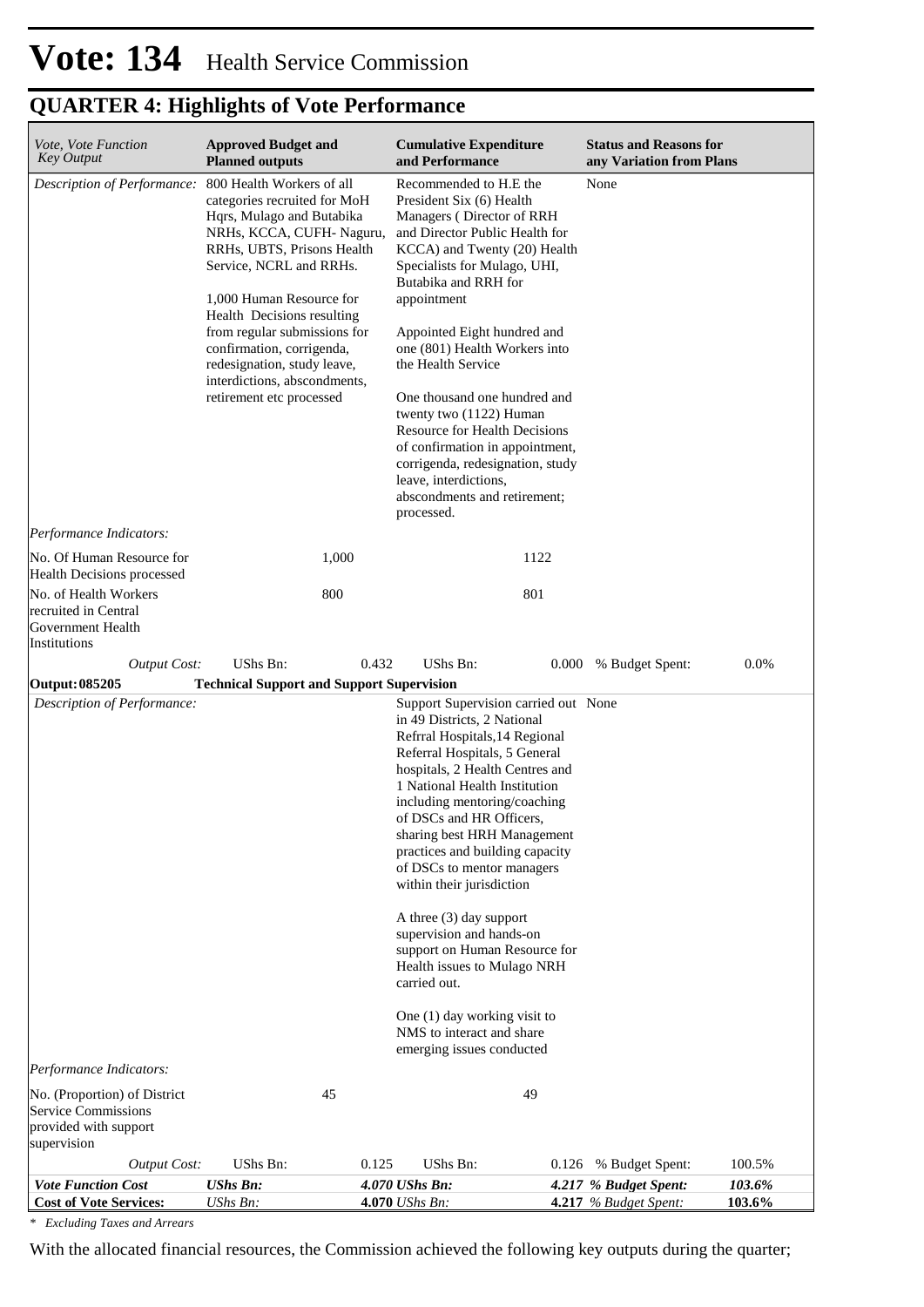# Vote: 134 Health Service Commission

# **QUARTER 4: Highlights of Vote Performance**

Appointed Seven Hundred Fourty One (741) Health Workers in to Health Service.

Seven Hundred Sixty Five (765) Human Resource for Health Decisions of confirmation, corrigenda, redesignation, study leave, interdictions,abscondments, retirement etc.

Performance and Career enhancement training carried out for Staff of the Commission in accordance with the Training Plan.

HSC eRecruitment Information System & Selection Exams Division operationalised

Competency profiles for senior health managerial and Clinical posts in MoH Hqtrs, National and Regional Referral Hospitals developed

Support Supervision carried out in 21 Districts,7 Regional Referral Hospitals, 1 National Referral Hospital and 1 National Referral Mental Hospital including mentoring/coaching of DSCs and HR Officers, sharing best HRH Management practices and increasing capacity of DSCs to mentor managers within their jurisdiction

Specialized Support and Technical meeting with 1 key PNFP Hospitals and 1 Universities and Health Training Institutions carried out.

Technical Support to DSCs rendered.

Review of Health Workers Terms and Conditions of Service finalized

Review of Health Workers Training and Qualifications finalized

Review of Job Descriptions and Guidelines for the Recruitment of Health Workers finalized.

Recruitment, selection and appointment processes of Health Workers by the Commission reviewed

### **Table V2.2: Implementing Actions to Improve Vote Performance**

| <b>Planned Actions:</b>                                                                                                                                                                                                               | <b>Actual Actions:</b>                                                                                                                                                                                                            | <b>Reasons for Variation</b> |
|---------------------------------------------------------------------------------------------------------------------------------------------------------------------------------------------------------------------------------------|-----------------------------------------------------------------------------------------------------------------------------------------------------------------------------------------------------------------------------------|------------------------------|
| Vote: 134 Health Service Commission                                                                                                                                                                                                   |                                                                                                                                                                                                                                   |                              |
| Vote Function: 08 52 Human Resource Management for Health                                                                                                                                                                             |                                                                                                                                                                                                                                   |                              |
| Subject to availability of funds and<br>clearance by Public Service, fill all vacant<br>posts. Advocate for training in those<br>affected professions/ disciplines such as<br>ENT, Pathology, Dental and Laboratory<br>Technologists. | Recommended to H.E the President two<br>(6) Health Managers (5 Director of<br><b>RRHs and 1Director for Public Health</b><br>for KCCA) and Twenty (20) Health<br>Specialists for Mulago, UHI, Butabika<br>and RRH for appointment | N/A                          |
|                                                                                                                                                                                                                                       | Appointed Eight Hundred and one (801)<br><b>Health Workers into the Health Service</b>                                                                                                                                            |                              |
|                                                                                                                                                                                                                                       | One thousand one hundred and twenty<br>two (1122) Human Resource for Health<br>Decisions of confirmation in<br>appointment, corrigenda, redesignation,<br>study leave, interdictions, abscondments<br>and retirement; processed.  |                              |
| At various stakeholder meetings the<br>commission plans to advocate for better<br>working conditions of service for health<br>workers.                                                                                                | At various stakeholder meetings the<br>commission plans to advocate for better<br>working conditions of service for health<br>workers.                                                                                            | N/A                          |
| Vote: 134 Health Service Commission                                                                                                                                                                                                   |                                                                                                                                                                                                                                   |                              |
| Vote Function: 08.52 Human Resource Management for Health                                                                                                                                                                             |                                                                                                                                                                                                                                   |                              |
| The Commission plans to conduct Support The Commission conducted a support<br>Supervision visits that among others HRH<br>issues will emphasise adherence to the<br>Health Workers' Code of Conduct and                               | supervission visit to Mulago and<br>Butabika NRH, Regional Referral<br><b>Hospital and handled HRH issues</b>                                                                                                                     | N/A                          |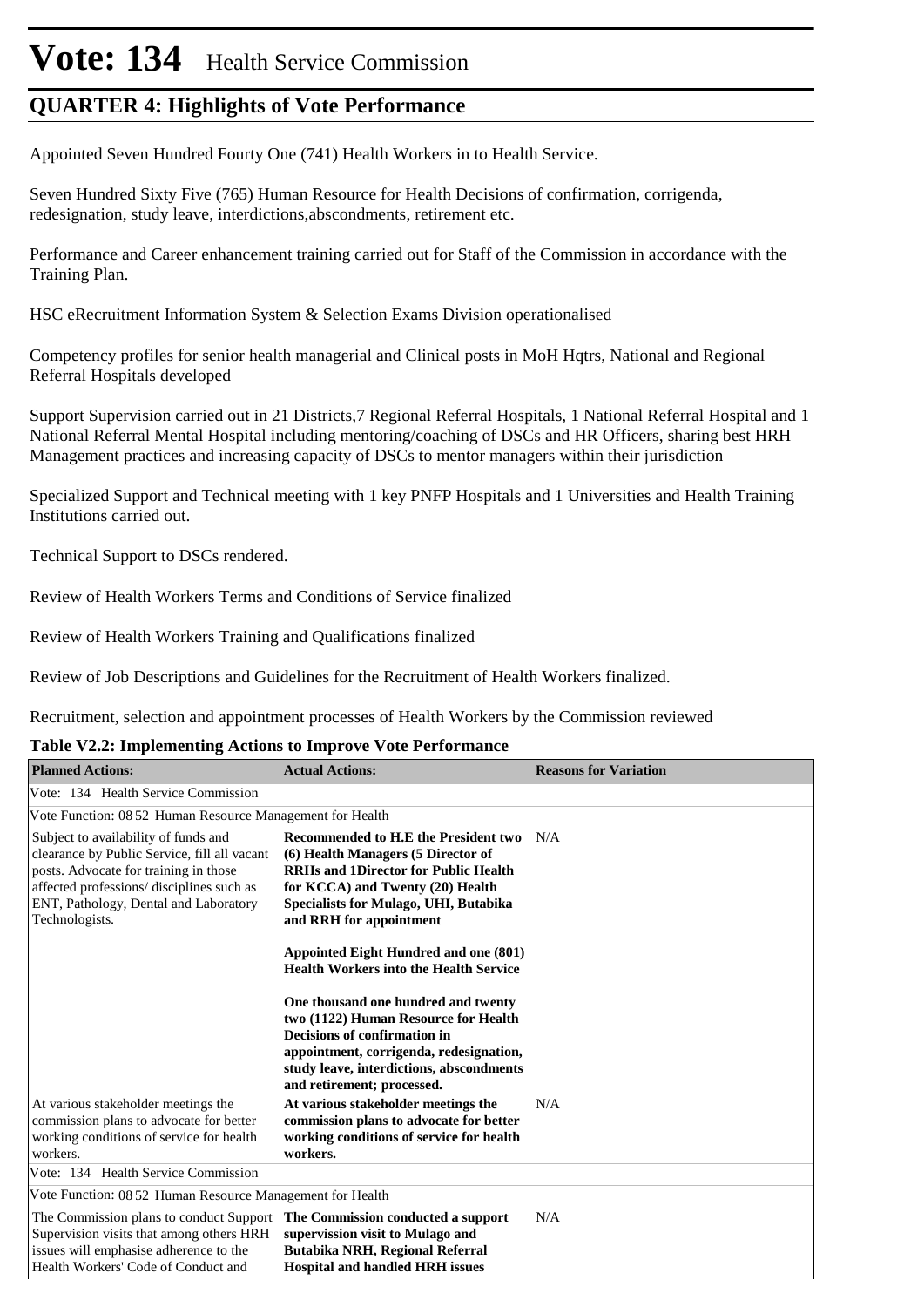| <b>Planned Actions:</b>                                                                                      | <b>Actual Actions:</b>                                                                                                                                                               | <b>Reasons for Variation</b> |
|--------------------------------------------------------------------------------------------------------------|--------------------------------------------------------------------------------------------------------------------------------------------------------------------------------------|------------------------------|
| Ethics. Commission too plans to print<br>copies of the H/Ws Code of conduct $\&$<br>Ethics for dissemination | including emphasising adherence to the<br><b>Health Workers Code of Conduct and</b><br><b>Ethics. Copies of Health Workers Code</b><br>of conduct & Ethicswere also<br>dissemination |                              |

# *V3: Details of Releases and Expenditure*

*This section provides a comprehensive summary of the outputs delivered by the Vote and further details of Vote expenditures by Vote Function and Expenditure Item.*

### **Table V3.1: GoU Releases and Expenditure by Output\***

| <b>Billion Uganda Shillings</b>                                  | Approved      | <b>Released</b> | <b>Spent</b> | $%$ GoU       | $%$ GoU       | $%$ GoU      |  |
|------------------------------------------------------------------|---------------|-----------------|--------------|---------------|---------------|--------------|--|
|                                                                  | <b>Budget</b> |                 |              | <b>Budget</b> | <b>Budget</b> | Releases     |  |
|                                                                  |               |                 |              | Released      | <i>Spent</i>  | <i>Spent</i> |  |
| VF:0852 Human Resource Management for Health                     | 4.07          | 4.22            | 4.22         | 103.7%        | 103.6%        | 100.0%       |  |
| Class: Outputs Provided                                          | 3.72          | 3.87            | 3.87         | $104.0\%$     | 104.0%        | $100.0\%$    |  |
| 085201 Health Workers Recruitment services                       | 0.43          | 0.00            | 0.00         | $0.0\%$       | $0.0\%$       | N/A          |  |
| 085202 Secretariat Support Services                              | 2.79          | 2.94            | 2.93         | $105.4\%$     | 105.3%        | 99.9%        |  |
| 085205 Technical Support and Support Supevision                  | 0.12          | 0.12            | 0.13         | $100.0\%$     | $100.5\%$     | $100.5\%$    |  |
| 085206 Health Workers Recruitment and Human Resource for Health  | 0.38          | 0.81            | 0.81         | 213.7%        | 213.9%        | $100.1\%$    |  |
| <b>Management Services</b>                                       |               |                 |              |               |               |              |  |
| Class: Capital Purchases                                         | 0.35          | 0.35            | 0.35         | 100.0%        | $100.0\%$     | $100.0\%$    |  |
| 085275 Purchase of Motor Vehicles and Other Transport Equipment  | 0.29          | 0.29            | 0.29         | $100.0\%$     | $100.0\%$     | $100.0\%$    |  |
| 085276 Purchase of Office and ICT Equipment, including Software  | 0.01          | 0.02            | 0.01         | 149.1%        | $100.0\%$     | 67.1%        |  |
| 085277 Purchase of Specialised Machinery & Equipment             | 0.02          | 0.02            | 0.02         | $100.0\%$     | $100.0\%$     | $100.0\%$    |  |
| 085278 Purchase of Office and Residential Furniture and Fittings | 0.03          | 0.02            | 0.03         | 75.0%         | $100.0\%$     | 133.3%       |  |
| <b>Total For Vote</b>                                            | 4.07          | 4.22            | 4.22         | 103.7%        | 103.6%        | 100.0%       |  |

*\* Excluding Taxes and Arrears*

### **Table V3.2: 2014/15 GoU Expenditure by Item**

| <b>Billion Uganda Shillings</b>                          | <b>Approved</b><br><b>Budget</b> | <b>Releases</b> | <b>Expend-</b><br>iture | % Budged<br><b>Released</b> | % Budget<br><b>Spent</b> | %Releases<br><b>Spent</b> |
|----------------------------------------------------------|----------------------------------|-----------------|-------------------------|-----------------------------|--------------------------|---------------------------|
| <b>Output Class: Outputs Provided</b>                    | 3.72                             | 3.87            | 3.87                    | 104.0%                      | 104.0%                   | 100.0%                    |
| 211101 General Staff Salaries                            | 0.95                             | 0.98            | 0.98                    | 103.6%                      | 103.5%                   | 99.9%                     |
| 211103 Allowances                                        | 0.45                             | 0.45            | 0.45                    | 100.0%                      | 100.0%                   | 100.0%                    |
| 212102 Pension for General Civil Service                 | 0.00                             | 0.00            | 0.00                    | N/A                         | N/A                      | 25.0%                     |
| 213001 Medical expenses (To employees)                   | 0.03                             | 0.03            | 0.03                    | 100.0%                      | 99.9%                    | 99.9%                     |
| 213004 Gratuity Expenses                                 | 0.00                             | 0.11            | 0.11                    | N/A                         | N/A                      | 100.0%                    |
| 221001 Advertising and Public Relations                  | 0.00                             | 0.00            | 0.00                    | 100.0%                      | 99.4%                    | 99.4%                     |
| 221002 Workshops and Seminars                            | 0.16                             | 0.16            | 0.16                    | 98.9%                       | 99.1%                    | 100.2%                    |
| 221003 Staff Training                                    | 0.11                             | 0.11            | 0.10                    | 100.0%                      | 100.0%                   | 100.0%                    |
| 221004 Recruitment Expenses                              | 0.60                             | 0.60            | 0.60                    | 100.0%                      | 100.0%                   | 100.0%                    |
| 221007 Books, Periodicals & Newspapers                   | 0.04                             | 0.04            | 0.04                    | 100.0%                      | 100.0%                   | 100.0%                    |
| 221008 Computer supplies and Information Technology (IT) | 0.03                             | 0.03            | 0.02                    | 100.0%                      | 100.0%                   | 100.0%                    |
| 221009 Welfare and Entertainment                         | 0.05                             | 0.05            | 0.05                    | 100.0%                      | 100.0%                   | 100.0%                    |
| 221011 Printing, Stationery, Photocopying and Binding    | 0.11                             | 0.11            | 0.11                    | 100.0%                      | 100.0%                   | 100.0%                    |
| 221012 Small Office Equipment                            | 0.02                             | 0.02            | 0.02                    | 100.0%                      | 100.0%                   | 100.0%                    |
| 221016 IFMS Recurrent costs                              | 0.04                             | 0.04            | 0.04                    | 100.0%                      | 100.0%                   | 100.0%                    |
| 221017 Subscriptions                                     | 0.00                             | 0.00            | 0.00                    | 100.0%                      | 100.0%                   | 100.0%                    |
| 221020 IPPS Recurrent Costs                              | 0.03                             | 0.03            | 0.03                    | 100.0%                      | 100.0%                   | 100.0%                    |
| 222001 Telecommunications                                | 0.04                             | 0.04            | 0.04                    | 100.0%                      | 100.0%                   | 100.0%                    |
| 222003 Information and communications technology (ICT)   | 0.01                             | 0.01            | 0.01                    | 100.0%                      | 100.0%                   | 100.0%                    |
| 223005 Electricity                                       | 0.03                             | 0.03            | 0.03                    | 100.0%                      | 100.0%                   | 100.0%                    |
| 223901 Rent – (Produced Assets) to other govt. units     | 0.44                             | 0.44            | 0.44                    | 100.0%                      | 100.0%                   | 100.0%                    |
| 225001 Consultancy Services- Short term                  | 0.05                             | 0.05            | 0.05                    | 100.0%                      | 101.8%                   | 101.8%                    |
| 227001 Travel inland                                     | 0.19                             | 0.19            | 0.19                    | 100.0%                      | 100.4%                   | 100.4%                    |
| 227002 Travel abroad                                     | 0.03                             | 0.03            | 0.03                    | 100.0%                      | 100.0%                   | 100.0%                    |
| 227004 Fuel, Lubricants and Oils                         | 0.16                             | 0.16            | 0.16                    | 100.0%                      | 100.0%                   | 100.0%                    |
| 228001 Maintenance - Civil                               | 0.02                             | 0.02            | 0.02                    | 100.0%                      | 100.0%                   | 100.0%                    |
| 228002 Maintenance - Vehicles                            | 0.13                             | 0.13            | 0.13                    | 100.0%                      | 99.2%                    | 99.2%                     |
| 228003 Maintenance – Machinery, Equipment & Furniture    | 0.03                             | 0.03            | 0.03                    | 100.0%                      | 100.0%                   | 100.0%                    |
| <b>Output Class: Capital Purchases</b>                   | 0.45                             | 0.45            | 0.41                    | 100.0%                      | 90.9%                    | 90.9%                     |